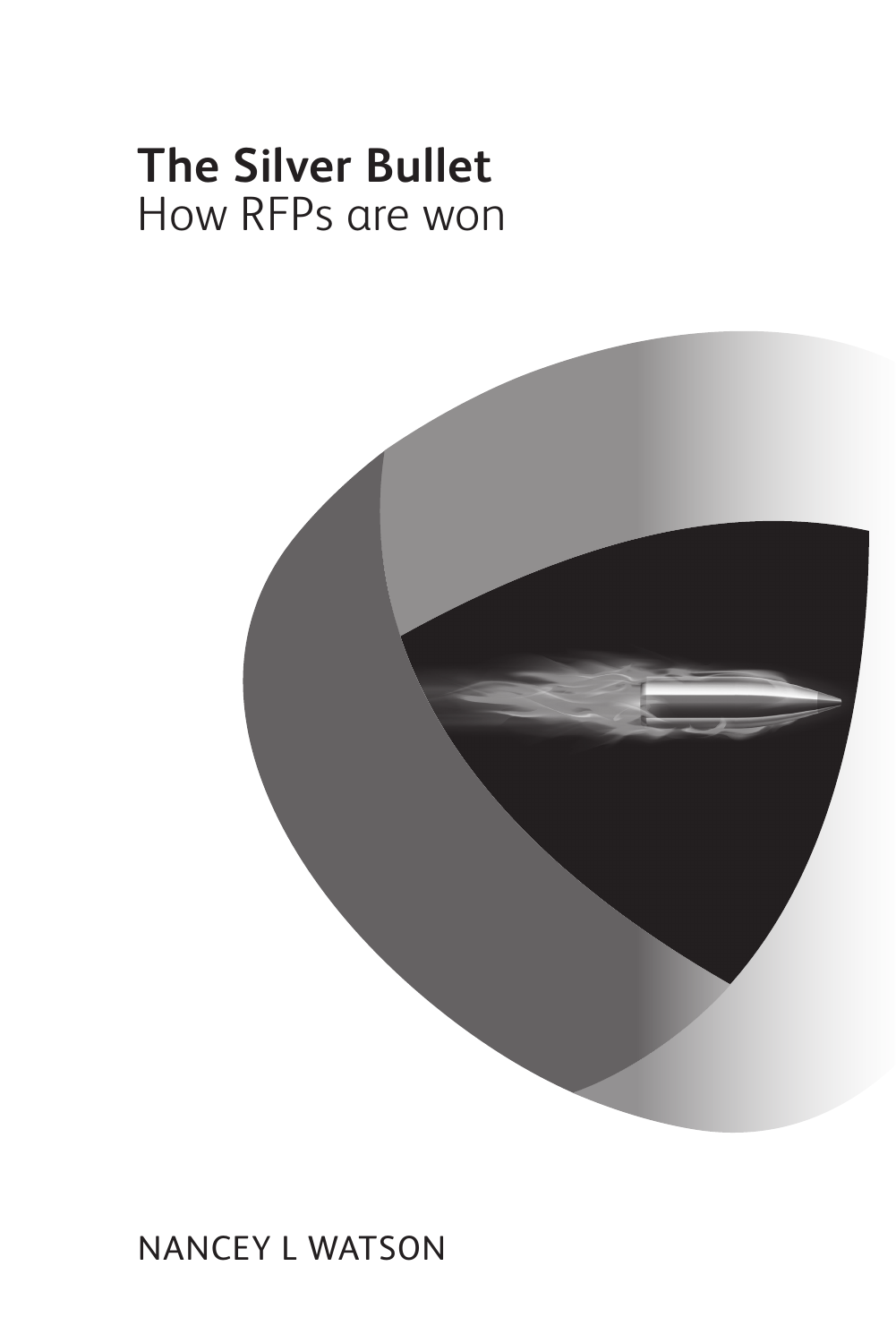#### **Head of events and books**

Leah Darbyshire

**Commissioning editor** Alex Davies

**Editorial assistant** Francesca Ramadan

Published by ARK Group:

UK, Europe and Asia office 5th Floor 10 Whitechapel High Street London, E1 8QS United Kingdom Tel: +44(0) 207 566 5792 publishing@ark-group.com

North America office 4408 N. Rockwood Drive, Suite 150 Peoria IL 61614 United States Tel: +1 (309) 495 2853 publishingna@ark-group.com

www.ark-group.com

Printed by Canon (UK) Ltd, Cockshot Hill, Reigate, RH2 8BF, United Kingdom

ISBN: 978-1-78358-336-2

A catalogue record for this book is available from the British Library

© 2018 ARK Group

All rights reserved. No part of this publication may be reproduced or transmitted in any form or by any means, except in accordance with the provisions of the Copyright, Designs and Patents Act 1988 or under terms of a licence issued by the Copyright Licencing Agency in respect of photocopying and/or reprographic reproduction. Application for permission for other use of copyright material, including permission to reproduce extracts in other published works, should be made in writing to the publishers. Full acknowledgement of author, publisher, and source must be given.

#### DISCLAIMER

This publication is intended as a general guide only. The information and opinions it contains are not intended to provide legal advice. The publishers bear no responsibility for any errors or omissions contained herein.

ARK Group is a division of Wilmington plc. The company is registered in England & Wales with company number 2931372 GB. Registered office: 5th Floor, 10 Whitechapel High Street, London E1 8QS.

VAT Number: GB 899 3725 51.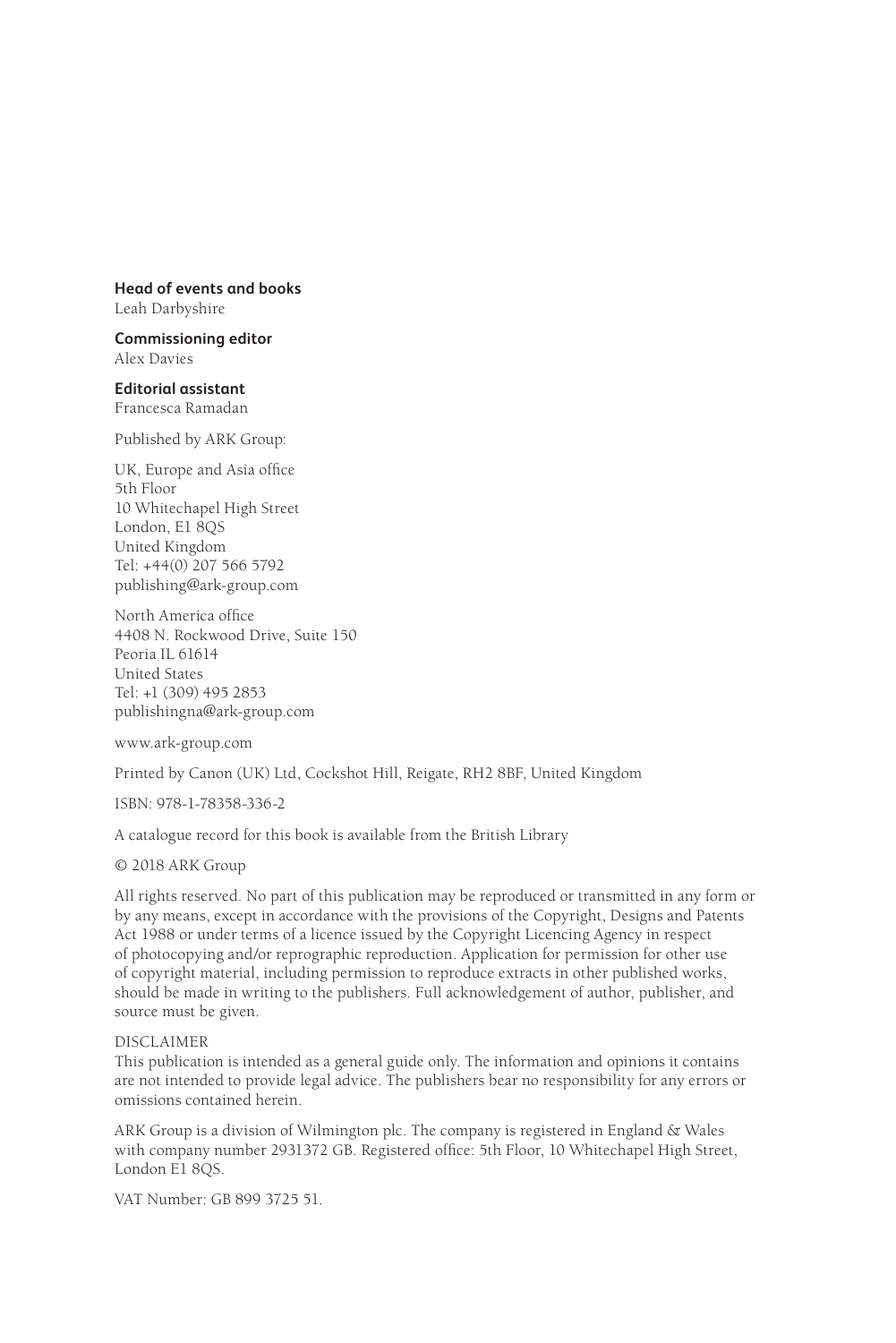## **Contents**

Executive summary

About the author

Chapter 1: How procurement impacts law firm selection – a strategic approach

Chapter 2: Proposal management strategies – the Go/No-Go decision

Chapter 3: Analyzing the RFP to identify strategies

Chapter 4: Working strategically as a team

Chapter 5: Doing your homework to identify strategies

Chapter 6: Kick-off meeting strategies

Chapter 7: Different strategies for proposal size and timelines

Chapter 8: Strategy: Needs, outcomes, solutions, and proof

Chapter 9: Differentiation – the key to your strategy

Chapter 10: Writing a strategic executive summary

Chapter 11: Effectively using red teams to verify strategies

Chapter 12: Strategic proposal tracking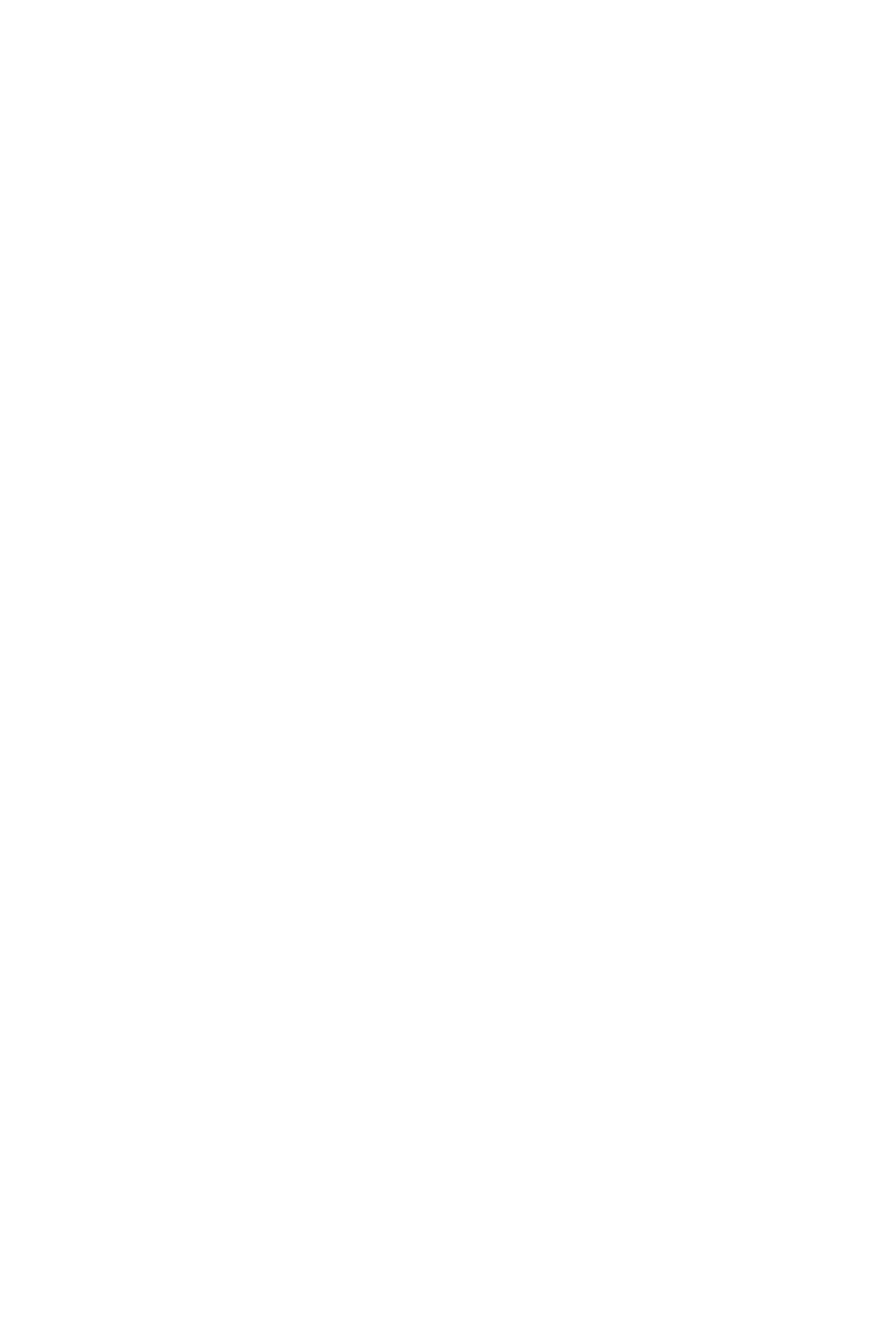## **Executive summary**

When I tossed around ideas for titles for my book, I thought of many involving winning and strategy – but then I thought of the silver bullet. I wondered if I dare call my book that – after all, aren't we all looking for the silver bullet? I would have said that there is no such thing, but that was before I created my workshop, *Strategic Proposal Management*© 2018. I have helped professional services firms win over \$3 billion and they often ask me, "How do you come up with these strategies?" I remember telling them that if I could bottle it – and sell it – I would. I can't explain to you how I think. It just comes to me. It was after facilitating this workshop with all sizes of law firms in several countries that it crystallized, and that I decided that there really is a silver bullet. I have used this workshop as the basis for this book, as all firms and proposal writers face similar issues.

This book is not intended to be followed to the letter on every proposal. To be honest, sometimes you are given such a short deadline that the best you can do is get it out the door on time. This strategic guide is meant for you to refer back to when you come across areas where you need reminders of where to apply a certain strategy. This book is not meant to overwhelm. It presents best practices in an ideal world. It is meant to get you thinking about how to think strategically through every phase of the proposal process. Having said that, writing proposals is not a linear process, so you may need to skip around to find the section you need at the appropriate time.

The book opens with a factor that is often overlooked – the impact that procurement has in influencing law firm selection. I have hosted the seminar "How Procurement Impacts Law Firm Selection and Performance Measurement" in Toronto, New York, Houston, and Los Angeles. Every time I am amazed at the wealth of information I learn. Attendees are astonished at the growing sophistication of in-house legal departments and procurement professionals. I now have an accredited Continuing Professional Development and Continuing Legal Education course on this topic. Please read this first chapter with care.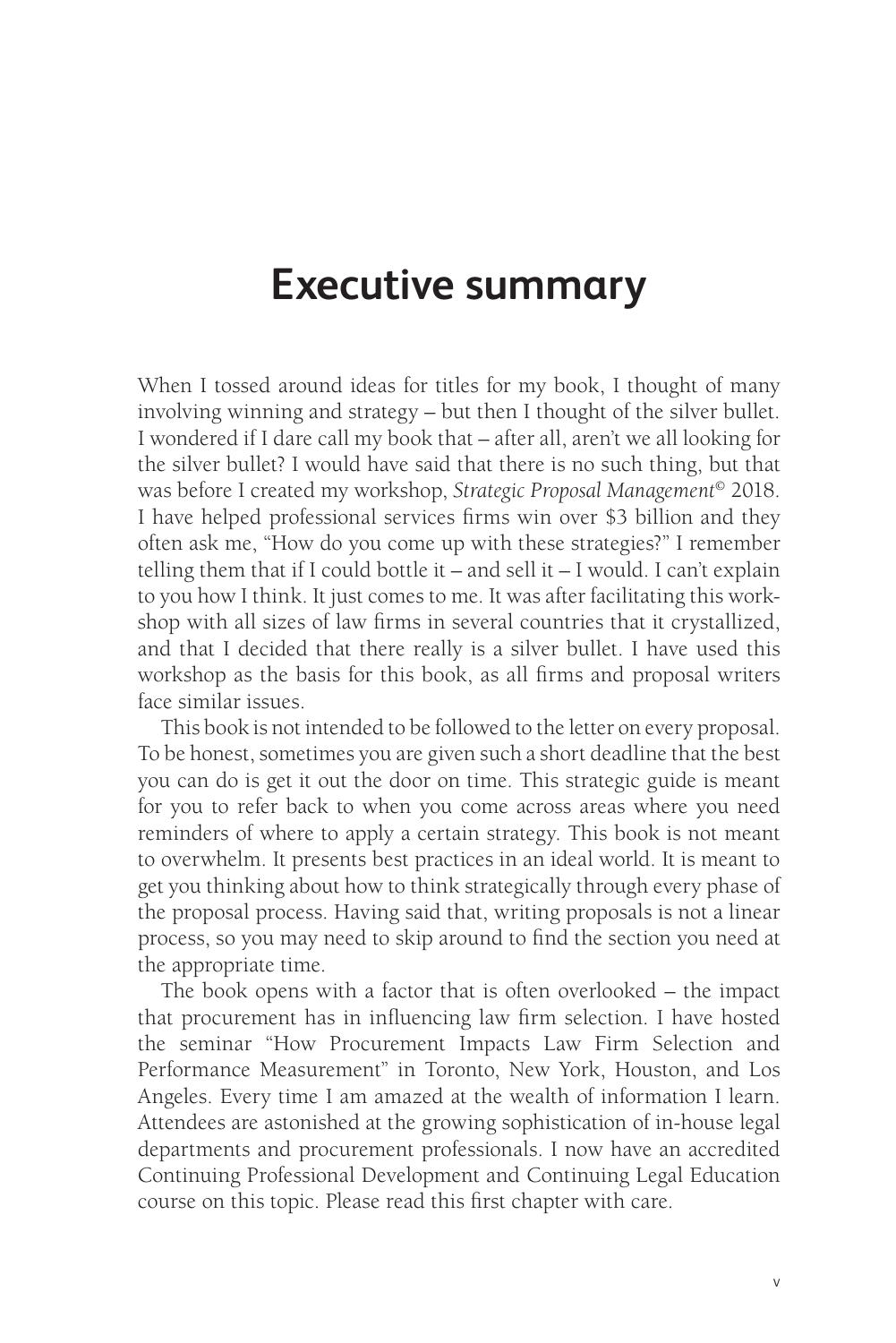Chapter two outlines the questions firms should ask before they decide to propose for the work – i.e. the "Go/No Go decision". We all want the work, but is it worth bidding on long shots or pre-determined bids? See the Go/No-Go decision checklist to see what factors should be considered.

Analyzing the Request for Proposal (RFP) – what I like to call the "cheat sheet" – is key to winning. All sorts of gems are hidden beneath the surface, just waiting to be dug up and explored. Chapter three goes through each of these in turn.

It is critical to work well with subject matter experts to pry out of them the key selling points. Even after over 30 years of writing proposals all I can say is that I *helped* clients win proposals. I needed their dedication and specialized knowledge to write a compelling proposal. I also needed their desire to win. Chapter four, on working strategically as a team, is as important for proposal managers as it is to lawyers working with other lawyers.

I started my career as a researcher for a leading management consulting firm and I have carried that skill with me ever since. I realized early on that research is the key to knowledge. One time I researched seven products to be considered by a prominent food manufacturer and they chose five of the seven products that I recommended. I was only in my mid-20s at that time and I thought anyone could have done this! One of the things I stress in chapter five is that you must do your "homework" if you want to get the edge in winning proposals. And yes, I believe anyone can do it.

Kick-off meetings centred on strategy are a key component of the proposal process, and are the subject of chapter six. The kick-off meeting is not the best time to select lawyers to serve the client. Hopefully that is done beforehand, leaving time to identify win themes. Good preparation for the meeting allows proposal professionals to demonstrate their value. Kick-off meetings should be held for formal and informal RFPs. I wouldn't miss this step, even if it is a brief strategy discussion with the lead partner.

This dovetails nicely with chapter seven on different strategies for proposal size and timelines. You can't be a rock star on every proposal, and sometimes you need to hit unreasonably tight deadlines to get it done on time. This chapter will help you differentiate what you can do to be strategic for different kinds of bids.

Now we are getting down to the nuts and bolts of a compelling proposal – strategy. Chapter eight encompasses needs, outcomes, solutions, and proof. Without proof that you can deliver, all the strategy discussions in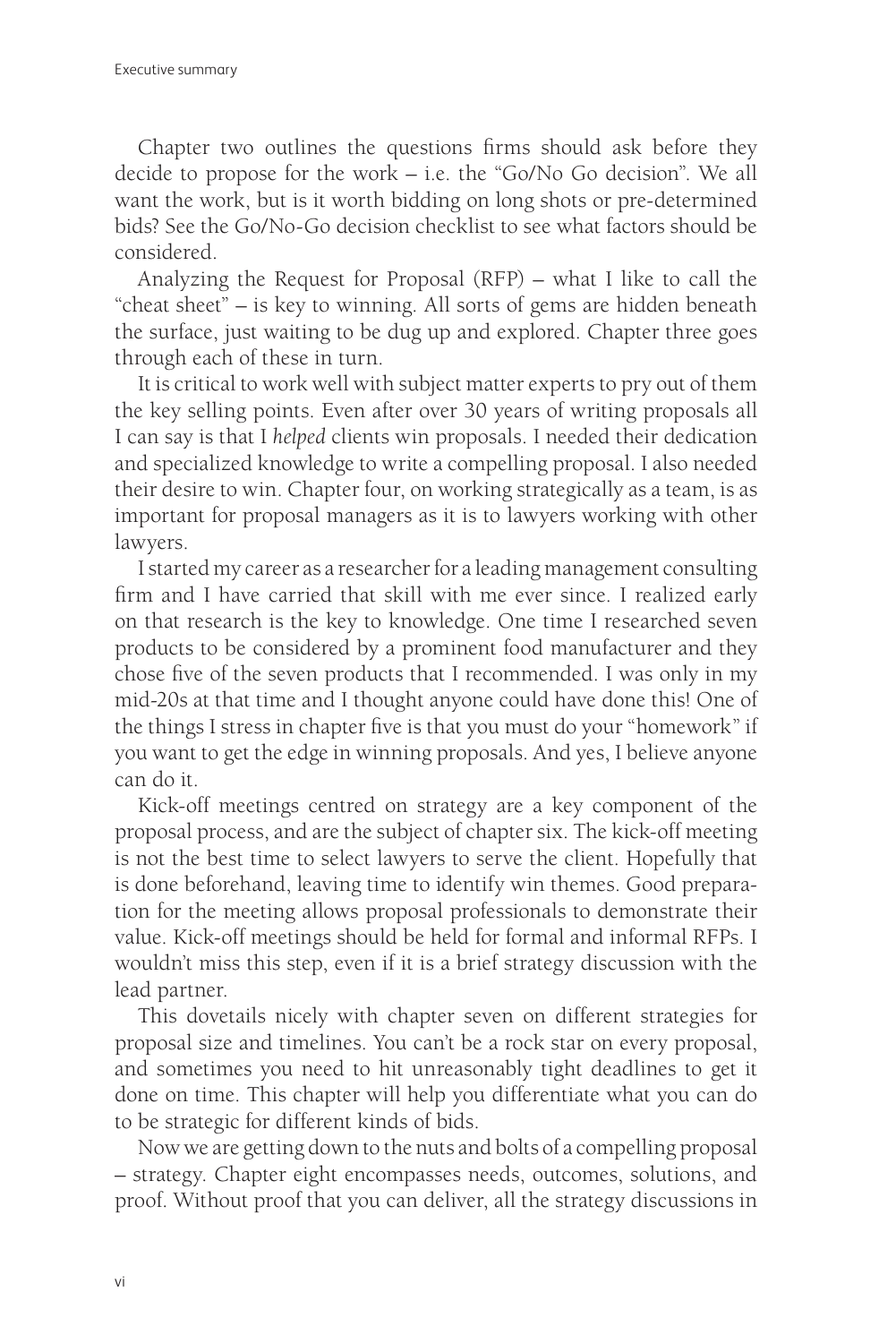the world will not win the tender. As you are building your credibility you need to backup everything with the proof that you have completed this kind of matter successfully before, and can do so again.

This leads to differentiation, explored in chapter nine. Yes, it could be part of the preceding chapter, but I wanted to keep it separate so it wouldn't get lost in the minutia. Years ago, I would have said that there is not much differentiation between law firms. That is not true today. Some law firms are known for their high technology, processes, and/or pricing savvy. It may take competitive research (my favorite thing) and several brainstorming sessions to distill your differentiators, but it will be well worth it.

Writing a strategic executive summary is the subject of chapter 10, although it should probably be the first chapter in this book, as the school of thought is that you should start with the executive summary and have the proposal flow from that. The executive summary is where you accentuate the needs, outcomes, solutions, and proof that you are the right firm to hire. In the ideal world, I agree with this philosophy; however, I also know that sometimes you just have to dive in and start getting words on paper and write the executive summary in hindsight. Think of it as the *strategic* executive summary. It is a very important part of your proposal because it is the only part that is read by the c-suite (other than the pricing section, that is). This is where you get to say what you want to say, and you don't have to follow a question and answer format.

Chapter 11 looks at how to effectively use red teams to verify strategies. A red team is an independent group that challenges an organization to improve its effectiveness by assuming an adversarial role or point of view, and is particularly effective in organizations with strong cultures and fixed ways of approaching problems. Red teams can be a strong influence in winning as they can be objective and draw attention to missing strategies.

The book concludes, with chapter 12, on strategic proposal tracking. You will have statistics to back up the big questions when you have data to analyze your wins and losses, the reasons why you won or lost, and how much time was spent on each bid. This will help drive Go/No-Go decisions in the future.

I hope by now that you have identified the silver bullet – *strategy* at every step in the proposal process. I look forward to hearing from you as your win rate increases.